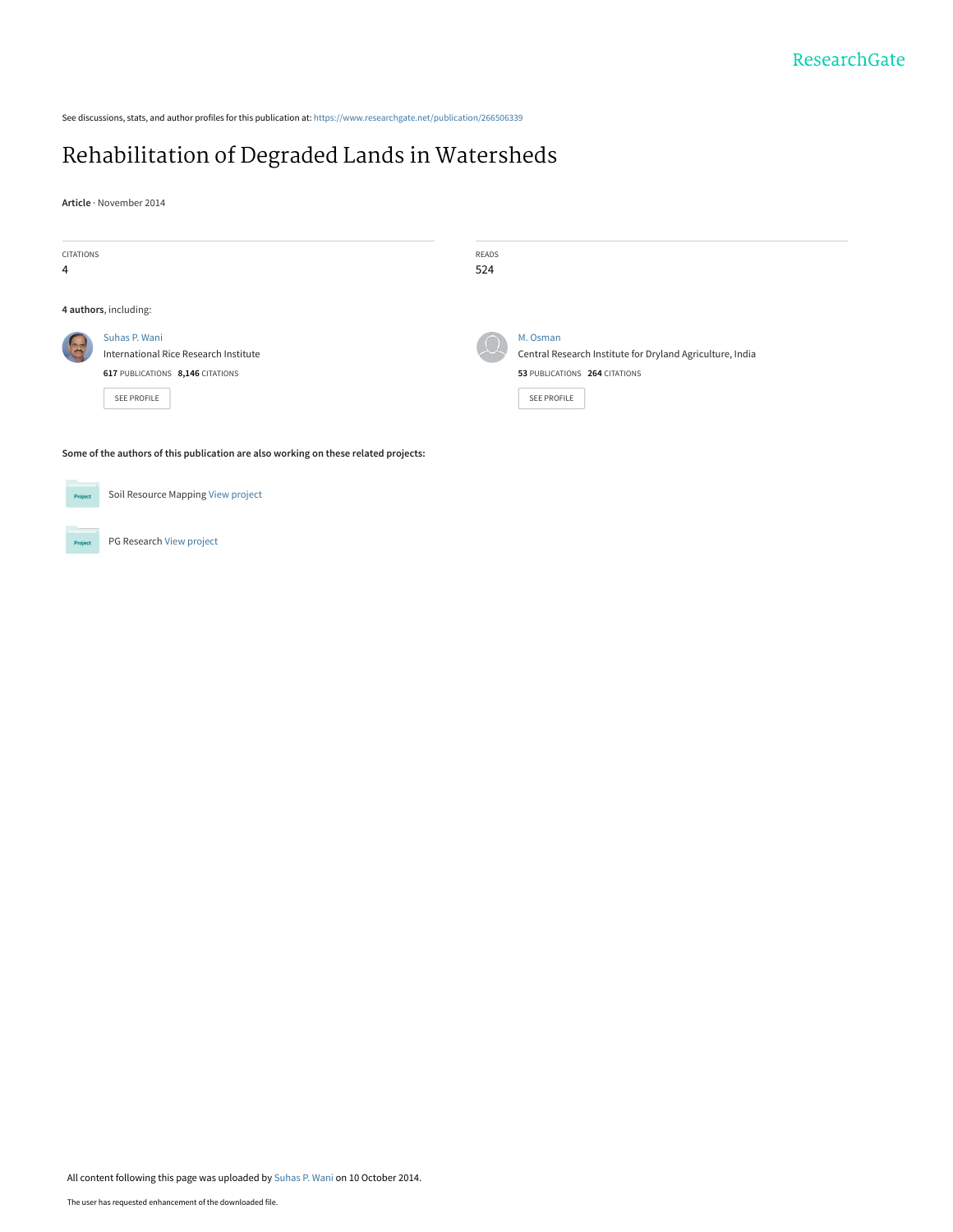# **15. Rehabilitation of Degraded Lands in Watersheds**

#### **TK Sreedevi<sup>1</sup> , Suhas P Wani<sup>1</sup> , M Osman<sup>2</sup> and Shailendra Tiwari<sup>3</sup>**

<sup>1</sup>International Crops Research Institute for the Semi-Arid Tropics (ICRISAT) Patancheru 502 324, Andhra Pradesh, India <sup>2</sup>Central Research Institute for Dryland Agriculture (CRIDA) Santoshnagar, Hyderabad 500 069, Andhra Pradesh, India <sup>3</sup>Seva Mandir, Old Fatehpura, Udaipur - 313 004, Rajasthan, India

## **Abstract**

There are about 13 categories of wastelands identified in India, which constitute about 20.17% of total geographical area. The Govt. of India has identified 146 districts in 19 states for micro-planning of degraded lands. Nearly 83% of wastelands are in Andhra Pradesh, Gujarat, Karnataka, Madhya Pradesh, Maharashtra, Orissa, Rajasthan, Tamil Nadu and UP. This paper analyses the classes of wastelands and different approaches to reclamation of these lands.

**Keywords:** Watersheds, wasteland, livestock, land degradation, common property resources.

## **Introduction**

The soil erosion, caused primarily by water and wind, is one of the major contributors to the land degradation. Livestock vis-à-vis overgrazing is yet another factor causing degradation of the existing common pool resources (CPRs). The existing CPRs, which include the natural grazing lands have very poor green cover to feed the livestock. Heavy grazing intensity reduces vigor of grazed plants, distort the plant growth pattern and change the biodiversity composition of the grazing land. The land degradation leads to the loss of soil, water, biota as well as nutrients from the topsoil. On the other hand improved practices result in efficient and accelerated nutrient recycling system, improved intake of rainwater and thus stimulate plant growth.

# **Extent of Degraded Lands**

There are various estimates of wastelands ranging from 38.4 m ha to 187 m ha due to different methods employed (Table 1). There are about 13 categories of wastelands identified in India, which constitute about 20.17% of total geographical area (NRSA, 2000) (Table 2). The Govt. of India has identified 146 districts in 19 states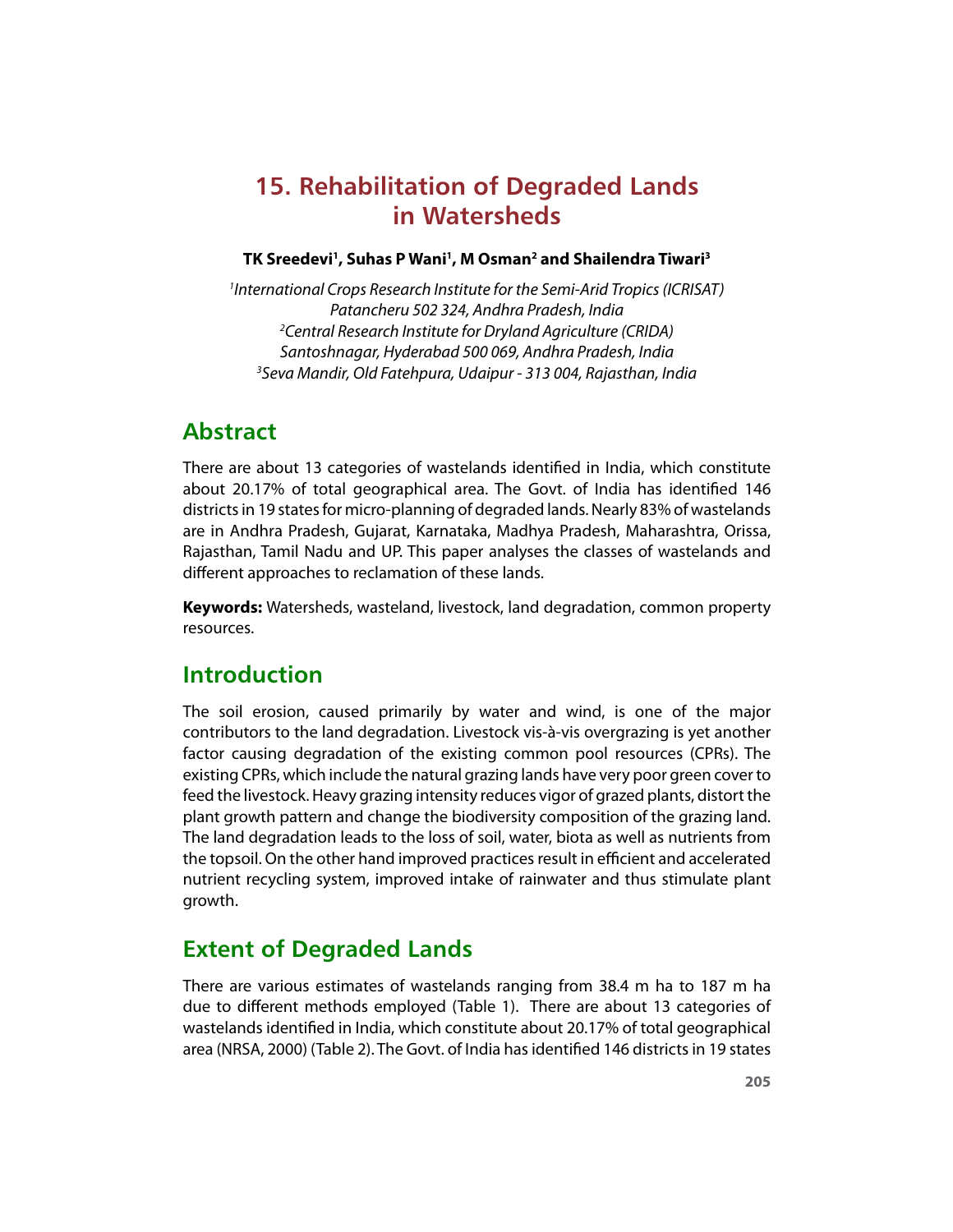for micro-planning of degraded lands. Nearly 83% of wastelands are in Andhra Pradesh, Gujarat, Karnataka, Madhya Pradesh, Maharashtra, Orissa, Rajasthan, Tamil Nadu and UP.

| Table 1. Various estimates of wasteland in India (m. ha <sup>-1</sup> ).                 |       |                         |  |  |
|------------------------------------------------------------------------------------------|-------|-------------------------|--|--|
| Source                                                                                   |       | % of total<br>Geo. area |  |  |
| National Commission on Agriculture (NCA-1976)                                            | 175.0 | 53                      |  |  |
| Directorate of Economics & Statistics, Dept. of Agril & Cooperation                      | 38.4  | 12                      |  |  |
| Ministry of Agriculture (1982)                                                           | 175.0 | 53                      |  |  |
| Society for Promotion of Wasteland Development (SPWD-1984)                               | 129.6 | 39                      |  |  |
| Department of Environment and Forests (BB Vohra, 1980)                                   | 95.0  | 29                      |  |  |
| National Wasteland Development Board (MoEF-1985)                                         | 123.0 | 37                      |  |  |
| National Bureau of Soil Survey & Land Use Planning (ICAR-1994)                           | 187.0 | 57                      |  |  |
| National Remote Sensing Agency (NRSA-1995)                                               | 63.85 | 20                      |  |  |
| N.C. Saxena (Sec. RD-WD)                                                                 | 125.0 | 38                      |  |  |
| Course U.D. Esugran Chairman CDU/D Nou Delhi In Dres of Cominar on Wasteland Douglanment |       |                         |  |  |

Source: V.B. Eswaran, Chairman SPWD, New Delhi, In Proc. of Seminar on Wasteland Development, March 2001, P-14

| Category             |                                                         | Area<br>(Sq km) | % of total geographic<br>area covered |
|----------------------|---------------------------------------------------------|-----------------|---------------------------------------|
| 1.                   | Gullied and/or ravenous land                            | 20553.4         | 0.65                                  |
| 2.                   | Land with or without scrub                              | 194014.3        | 6.13                                  |
| 3.                   | Under utilized/degraded notified forest land            | 140652.3        | 4.44                                  |
| 4.                   | Mining/industrial wasteland                             | 1252.1          | 0.04                                  |
| 5.                   | Barren rocky/stony waste/sheet rock area                | 64584.8         | 2.04                                  |
| 6.                   | Steep sloping area                                      | 7656.3          | 0.24                                  |
| 7.                   | Snow covered and/or glacial area                        | 55788.5         | 1.76                                  |
| 8.                   | Degraded pastures/grazing land                          | 25978.9         | 0.82                                  |
| 9.                   | Degraded land under plantation crop                     | 5828.1          | 0.18                                  |
| 10.                  | Sands-inland/coastal                                    | 50021.6         | 1.58                                  |
|                      | 11. Water logged and marshy land                        | 16568.5         | 0.52                                  |
|                      | 12. Land affected by salinity/alkalinity-coastal-inland | 20477.4         | 0.65                                  |
|                      | 13. Shifting cultivation area                           | 35142.2         | 1.11                                  |
| Total wasteland area |                                                         | 638518.3        | 20.2                                  |

#### **Table 2. Area under each category of wasteland in India.**

Note: 1,20,849 sq km in J&K is not mapped and hence not considered for calculating the percentage. Source: NRSA (2000).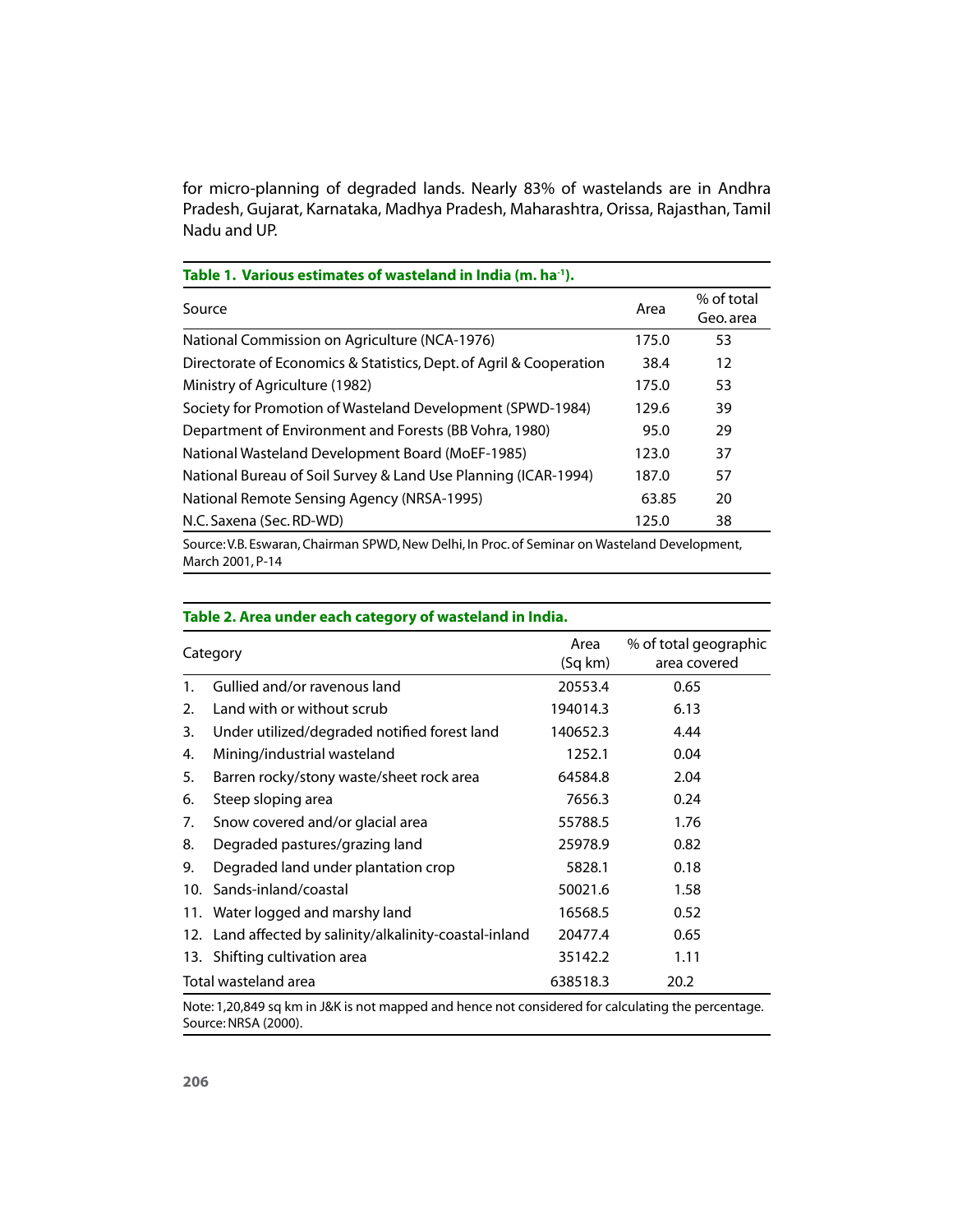### **Harmonization of Databases for Decision Makers**

Harmonizing databases for land use and land evaluation is essential to address the key issues related to land resources and sustainable development of degraded lands. There is a growing concern that various efforts are producing data sets, which are incompatible and figures do not match. This poses difficulties for decision makers to rely upon data emanating from different scientific organizations. Wastelands information of National Remote Sensing Agency (DOS) and soil degradation of National Bureau of Soil Survey and Land Use Planning (ICAR) form a good example. Therefore, there is a need for convergence of these data sets through harmonization to evolve a viable decision support system at policy maker's level.

The reported area under wastelands and their different categories by different organizations has been significantly varying. As per the Wasteland Atlas of India published recently by MoRD and NRSA, the area under wastelands is 63.85 m ha (NRSA, 2000); based on 1:50,000 scale mapping whereas, NBSS&LUP has reported soil degradation of 146.8 m ha in the country out of soil mapping on 1:250,000 scale.

The methodology adopted for harmonization of data sets consisted of collection of information available with NRSA, NBSSLUP, AISLUS and CAZRI, examining the definitions adopted by them, scope for harmonizing the classes in the legend of the maps and availability of maps (Ramakrishna et al. 2007). The nation-wide data are available only with NRSA and NBSSLUP. The data of AISLUS were covering only part of the country and hence not used in harmonization.

The comparison of legends between wastelands and degraded soil indicates that the common categories between wasteland maps and soil degradation maps are gullied and/ravinous lands, semi-stabilized to stabilized sand dunes, waterlogged & marshy lands and land a1ected by salinity/alkalinity. However, there are some exclusive categories such as land with/without scrub, shifting cultivation, degraded forest-scrub dominated, degraded pasture/grazing land, agriculture land inside notified forest, degraded land under plantations, steeply sloping area loss of top soil, terrain deformation, over blowing and loss of nutrients in soil degradation map.

After thorough deliberations on the data sets of wastelands and soil degradation, a legend comprising wasteland classes and soil degradation was prepared and the statistics were generated on degraded lands of India. The wasteland classes were compared with soil degradation classes to arrive at common classes and mutually exclusive classes. As per the harmonized efforts, the total degraded lands in the country are 105.96 m ha. The figure for soil degradation by water erosion (loss of top soil) is 20.52 m ha and 3.76 m ha for wind erosion (loss of top soil). The area under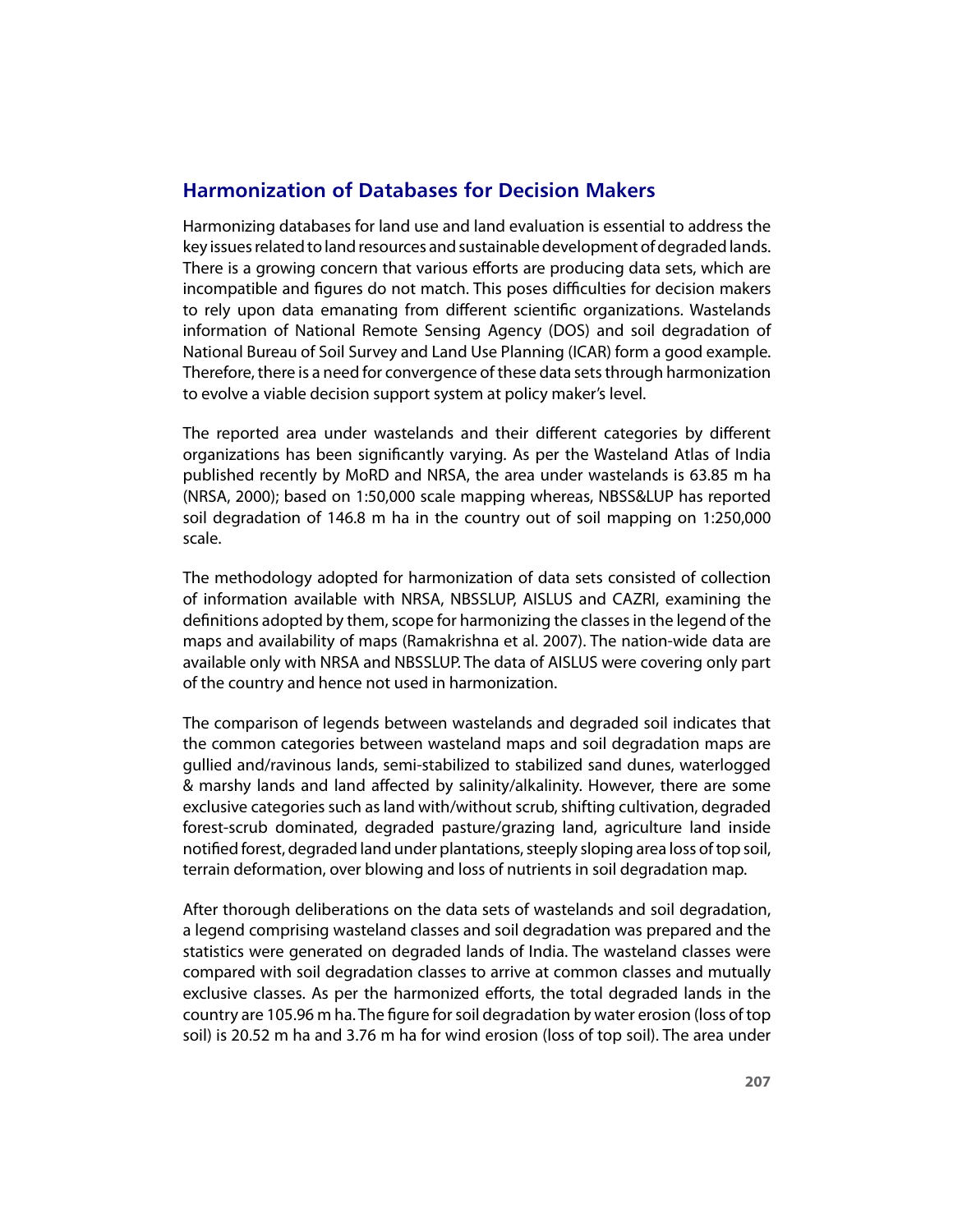gully formation under water erosion is 8.47 m ha and under ravines is 1.9 m ha. Under wind erosion the aerial extent of over blowing is 1.89 m ha and 3.24 m ha under terrain deformation. The chemical degradation consists of salinization/alkalization and acidification (<4.5 pH) where the harmonized statistics are 6.73 m ha and 6.19 m ha, respectively. Under water logging two categories namely surface ponding (0.97 m ha) and sub-surface water logging (5.44 m ha) have been identified. The vegetal degradation with water erosion includes land with/without scrub, degraded forest scrub dominated, agriculture land inside notified forest, degraded pasture/grazing land, degraded land under plantations and abandoned & current shifting cultivation areas of wasteland map prepared by NRSA. The area has been estimated to be 35.45 m ha. The other category includes mining and industrial waste, barren rocky/stony waste and snow covered/ice caps and their aerial extents are 0.2 m ha, 5.77 m ha and 5.43 m ha, respectively.

# **Classes of Wastelands and Correctives**

Since wastelands are unproductive for different socio-economic and bio-physical reasons, different technical solutions will be needed. Broadly speaking, Venkateswarlu (2003) grouped the wastelands into:

- Uncultivable
- Cultivable
- Social
- Marginal

Some details are discussed below:

#### **Uncultivable Wastelands**

The first reason is lack of soil of any kind. This includes those areas of barren rocky outcrops and where the surface consists largely of fractured rock, coarse gravel or loose boulders. The Himalayan peaks, frozen arid valley of Ladakh and the hot arid deserts of north-west again come in this category. They can be improved only by planting sparse forest cover in select micro-sites or soil pockets.

#### **Cultivable Wastelands**

These areas have some soil and include large areas where the soil is excessively acidic, alkaline, saline or waterlogged either naturally or through previous mismanagement. Such areas may be turned productive by: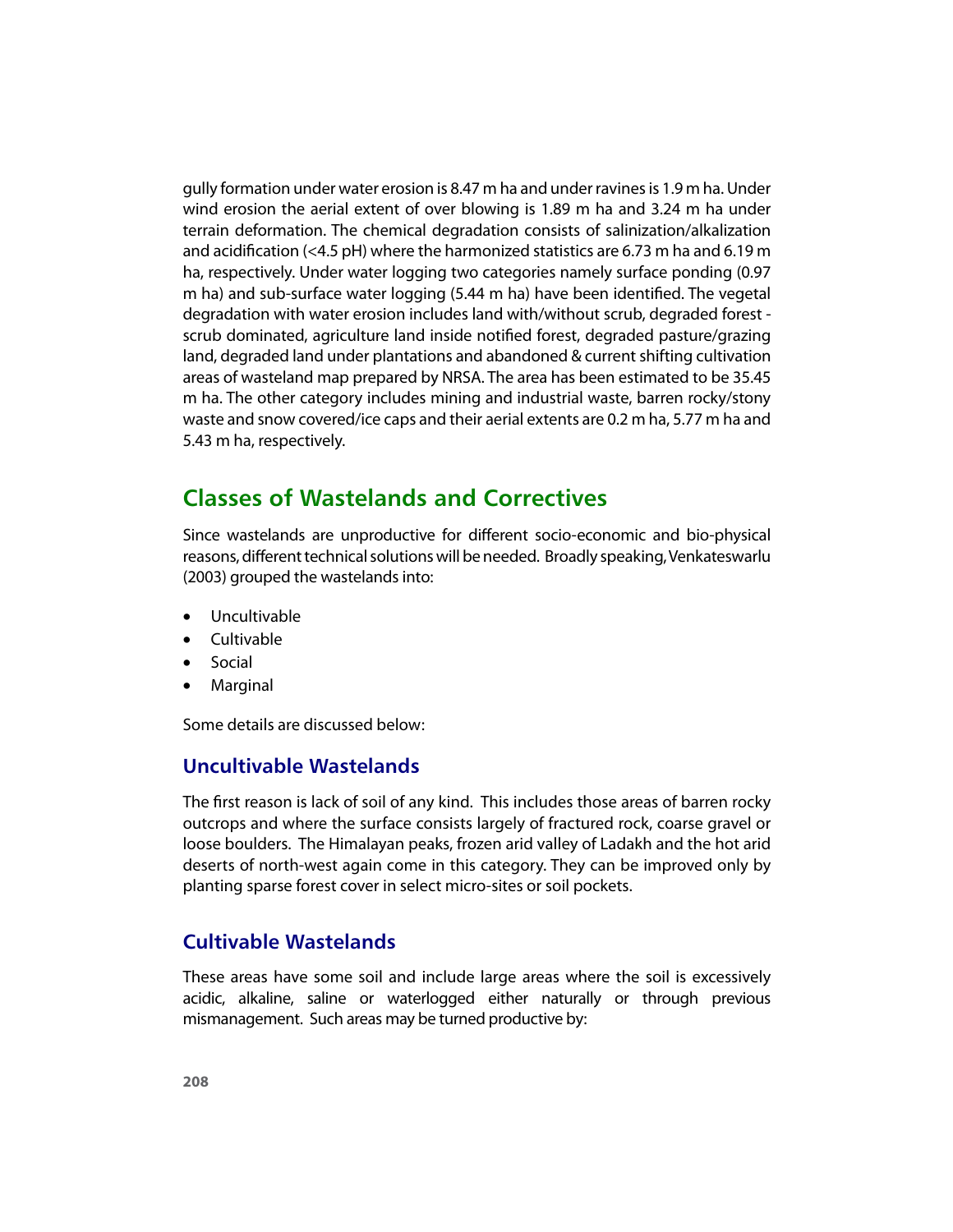- selecting especially tolerant species and varieties or arable crops or trees,
- special soil treatments like deep ploughing, drainage etc, and
- chemical amendments like liming, gypsum or sulphur application.

Generally, such treatments (ii & iii) are costly and only high value crops are likely to give an economic return. Therefore, selection of tolerant trees may be the only economically viable option.

### **Social Wastelands**

This is another category of wastelands that are cultivable. The soils would largely be good with climate that is not extreme. But various social and economic factors make these lands subject to excessive exploitation pressures that remove the productive capital as well as the interest or harvestable annual production.

Among these are, mainly the lands where ownership is either ambiguous, absent or is common. Evidently nobody has a controlling interest to manage it for long term production. On the other hand everybody has an interest in extracting as much as possible. Returning such lands to productivity will require social and economic adjustments that can come through people's participation.

IRMA, Anand had a detailed study on such 'social wastelands' through six case studies. They conclude that the most desirable answers to be:

- assign property rights on newly developed wastelands to individual poor families; with technical back stop largely from voluntary agencies;
- community involvement in wasteland development reducing the indispensability of powerful local leadership;
- $\bullet$  reward individual showing quality efforts;
- encourage group consensus in decision-making and also to avoid any possible conflicts:
- let small groups be made responsible for small units of land;
- u provide incentives for the rate of growth of trees maintained by these small groups; and
- $\bullet$  see that all the participants have access to the gains;

Yet another aspect under social wastelands is the CPRs. In and around the settlements (villages), the economically disadvantaged group (small and marginal farmers and landless labourers) depend on CPRs for their livelihood and also day to day amenities. They also need similar treatment as above.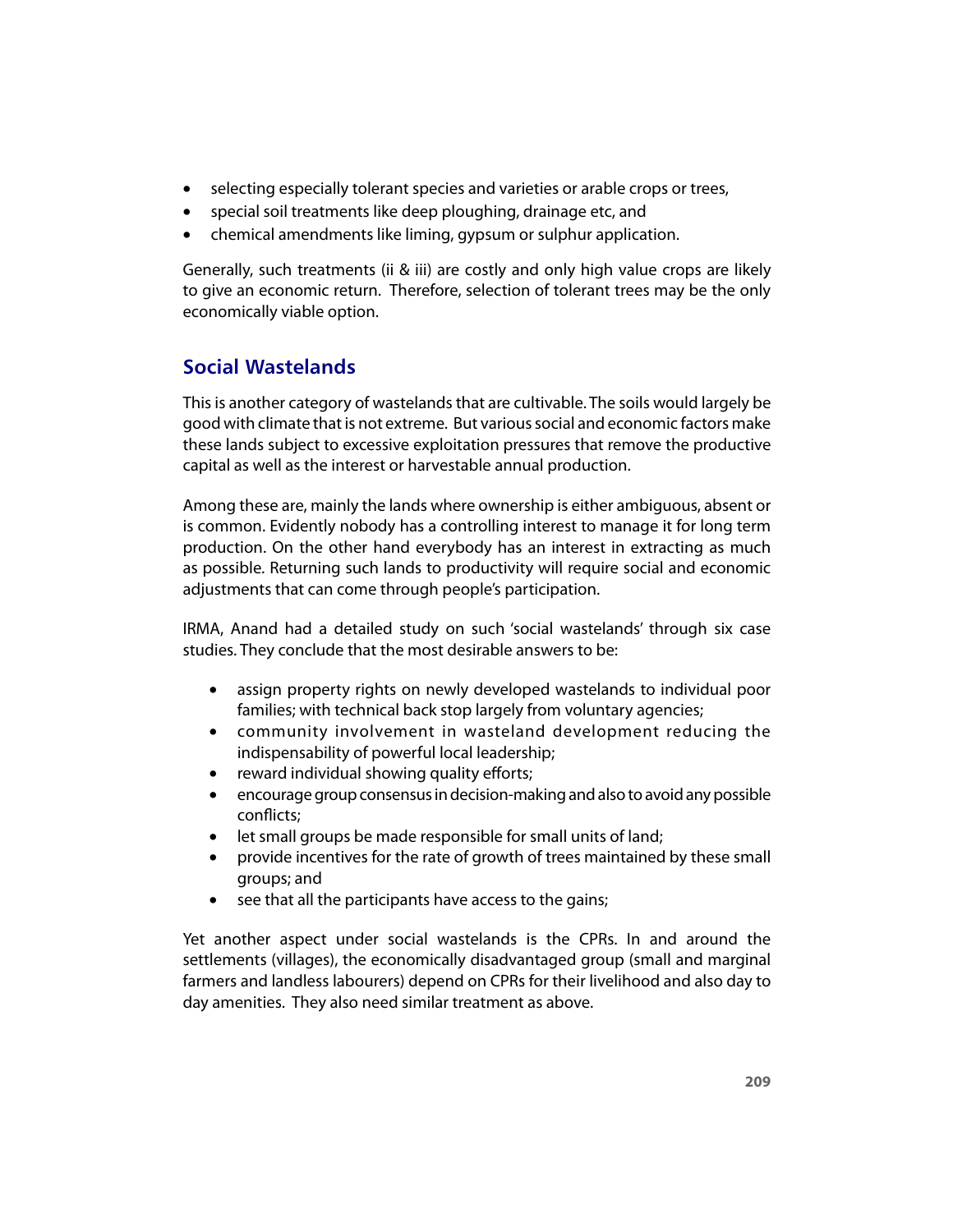#### **Marginal Wastelands**

This is another large category where combinations of the foregoing causes are at work. These are areas where the soil is very shallow or is gravelly or where other physical or chemical factors make it infertile and unproductive. Often such lands are neglected, partly because their productivity is low at best. But another important reason is because they often are held by resource-poor farmers who cannot afford the investment required to make them productive. Yet they are forced by their situation to continue to try to scratch a base subsistence of food crops for them. Most of the assigned lands (Patta lands) fall under this category. Restoring such lands to better productivity also requires a combination of socio-economic and technical interventions. Government of Andhra Pradesh has come up with novel scheme of Comprehensive Land Development Program (CLDP) and tree-based farming system by Bharatiya Agro-Industries Foundation (BAIF).

## **Watershed Approach to Reclamation**

Reclamation products would be more effective if implemented on a watershed mode. This is particularly the case in respect of addressing land constraints such as soil erosion, water logging, salinity, and wind erosion, which have strong spatial dimension in their manifestation. A watershed approach means a strong central planning, active participation of stakeholders and institutions involved and collective ownership. Farmers' participation should be ensured from the beginning and they need to be appraised of the short-and long-term benefits of the measures. Plans need to be drawn such that farmers can see some short-term benefits and the technologies are remunerative. People participate only when they get tangible benefits. The traditional customs and practices, user rights of common pool resources, sustenance of natural resource base have to be taken into account so that the new approaches to development meet the needs of different sections of the society. Most of the degraded lands in a topo-sequence are located in the ridge part of the watershed. These are the hotspots and source of surplus runoff and soil erosion. The success of greening lies in treating these spots and site improvement.

#### **Microsite Improvement**

Rehabilitation of degraded lands is very important to enhance the green cover in India. Trees play positive role in ameliorating ill effects of harsh environments of the dry areas. Though many trees are planted each year through various planting programs and the target is achieved, the survival and growth of planted trees remain very poor in these areas. This may be due to many factors, among which poor site is a major one. Microsite improvement consists of soil profile modification. Size of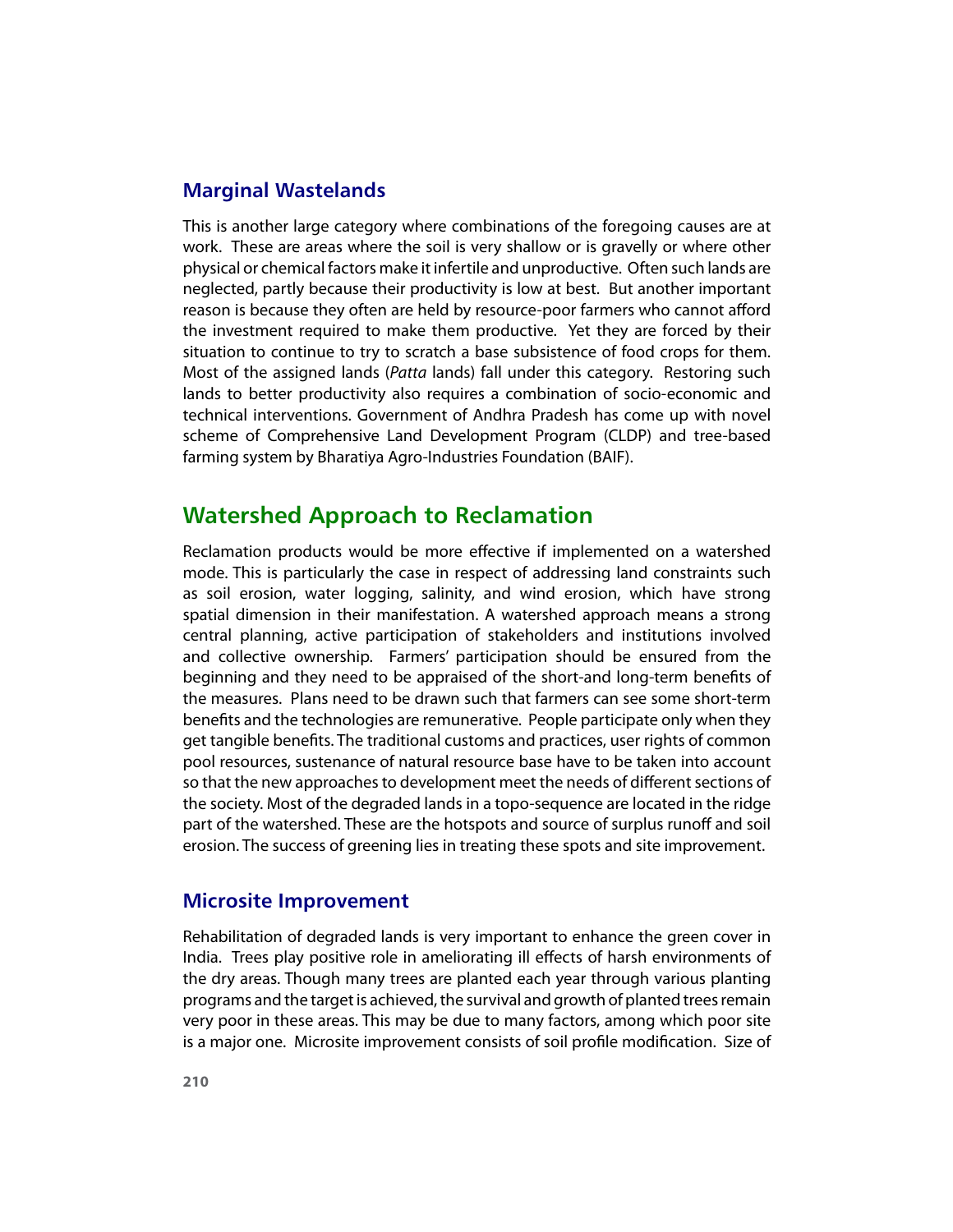the pit depends on the type of plant and has to provide a good rooting medium for the plant to establish and grow subsequently.

Microsite improvement is done by digging pits at spacing and of size appropriate to the tree species, back filling it with a pit mixture consisting of original soil, FYM and tank silt (in light soils) or sand (in heavy soils) in 1/3 proportion each (by volume). Phosphorus and insecticide are also added to the pit mixture to improve root growth and control termites. The digging can be done either manually or using tractor operated post-hole diggers. In the areas where labour is in short supply or the soil and climatic conditions are not favorable for manual pitting tractor can be used. The coverage with tractor drawn augers is more and faster. Moreover, the work can be done in unfavorable weather like hot summer when the manual work is not possible. Studies under rain-fed conditions at CRIDA have shown considerable improvement in survival and initial growth of the perennials. In the non-rainy period these trees can be spot irrigated using micro tubes or the drips. The cost of microsite improvement is a prerequisite for tree-based interventions to convert demanded degraded lands to dense greenlands.

#### **Micro-catchments**

Micro-catchments are formed around the single plant or along rows of plants depending on the planting geometry and topography of land. These measures are adopted to shape the land surface to concentrate the rainwater around the base of the plant. For this, mini-catchments or half-moon configurations are created around each plant. These mini-catchments around the plant can be created in many ways, triangular, rectangular, fish bone, crescent, V-shaped, catch pits, etc., can be raised with an open end at upper side to concentrate the surface flow for higher infiltration into the root zone. Besides these, trench cum bund, staggered and contour trenches were found useful in improving the survival and growth of seedlings planted.

# **Participatory Approach to Rehabilitate Common Property Resources (CPRs) with Biodiesel Plantations**

Energy security has assumed greater significance than ever as energy consumption, food production; improved livelihoods and environmental quality along with water availability are interrelated. Asian countries with dense population are more prone to energy crises than to their counterparts in the world. A strong nexus between overall development and energy consumption as well as source of energy exists. Developed country use more fossil fuel to meet their energy demand where as developing country use lower energy as well as higher proportion of energy from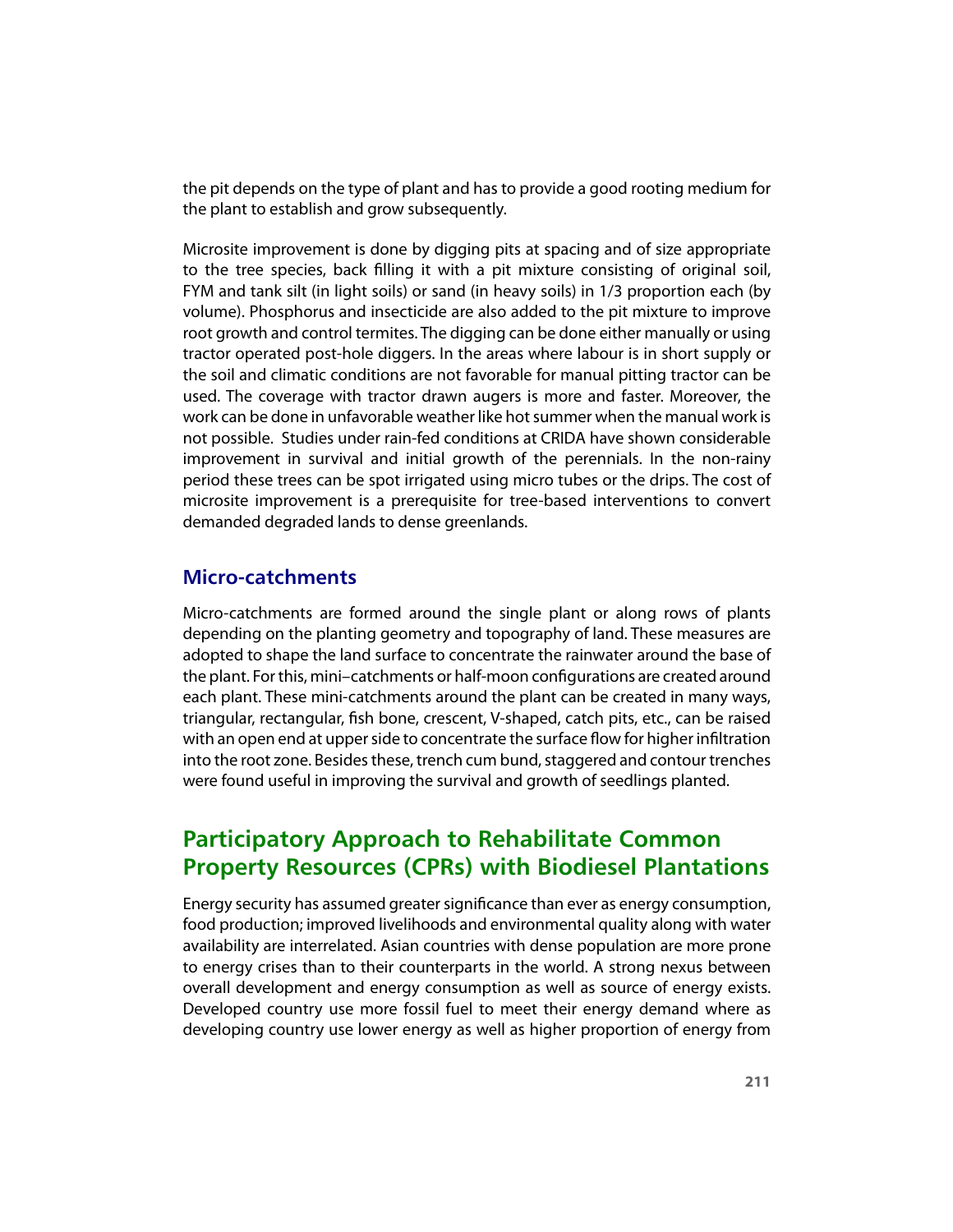the renewable sources such as wood, coal, animal power, cow dung cakes, etc., (Karekezi S and Kithyoma W, 2006).

Any increase in food production calls for higher energy use in terms of irrigation and fertilizer, as further expansion of area under agriculture is limited. Countries like India have to maintain a delicate balance between food, fodder, water and energy security. All these are interrelated and need to be considered together. For example India has to produce 250 million tones of food to feed its ever-growing human population. Water demand for food as well as for industries, human needs, and environmental services is increasing. Under water limited situation by 2025 one third of the developing world would be facing physical scarcity of water (Seckler et al. 1998). Similarly, of 852 million poor people in the world, 221 million are in India and more number of poor reside in dry land rural areas. Edible oils as well as productive lands will have to be spared for food. Considering all these points use of degraded common property resources (CPRs) along with low-quality private lands with conservation and efficient use of rainwater strategies open up a new window of opportunities for growing non-edible oil trees for improving livelihoods of rural poor (Wani et al. 2006). The advantages of perennials are many as the greenery will protect the land from further degradation and generate employment in rural areas. The total number of species with oleaginous seed material mentioned from different sources varies from 100 to 300 and of them 63 belonging to 30 plant families holds promise. Two species namely Jatrohpa curcas and Pongamia pinnata are favored in India because of their contrasting plant characteristics and the species selected should match the site characteristics.

ICRISAT developed novel approach for rehabilitating degraded common property resources (revenue lands) using biodiesel plantation involving local landless communities. CPRs for establishing biodiesel plantations were identified through consortium approach involving officials from government functionaries, nongovernmental organizations (NGOs), local governing bodies and community. Institutional arrangement was carved out in the identified locations for involving unorganized agricultural labors as a stakeholder in the model. The village agricultural labors are encouraged to bind themselves to form self help groups (SHGs) and inspired to work in the identified lands for establishing biodiesel plantations (Fig. 1). Thus formed SHGs benefit not only earning from the wages and the groups are fostered to nurture plantations by offering harvesting rights (usufruct rights) (Fig. 2) once the plantation starts yielding economic benefits. The arrangement makes wage earners to inculcate ownership in the model. The successful establishment of model not only rehabilitates the degraded lands into greening lands but also becomes source of livelihood for the landless people. ICRISAT has restored more than 500 ha of degraded lands with biodiesel plantations in Andhra Pradesh through the participatory model.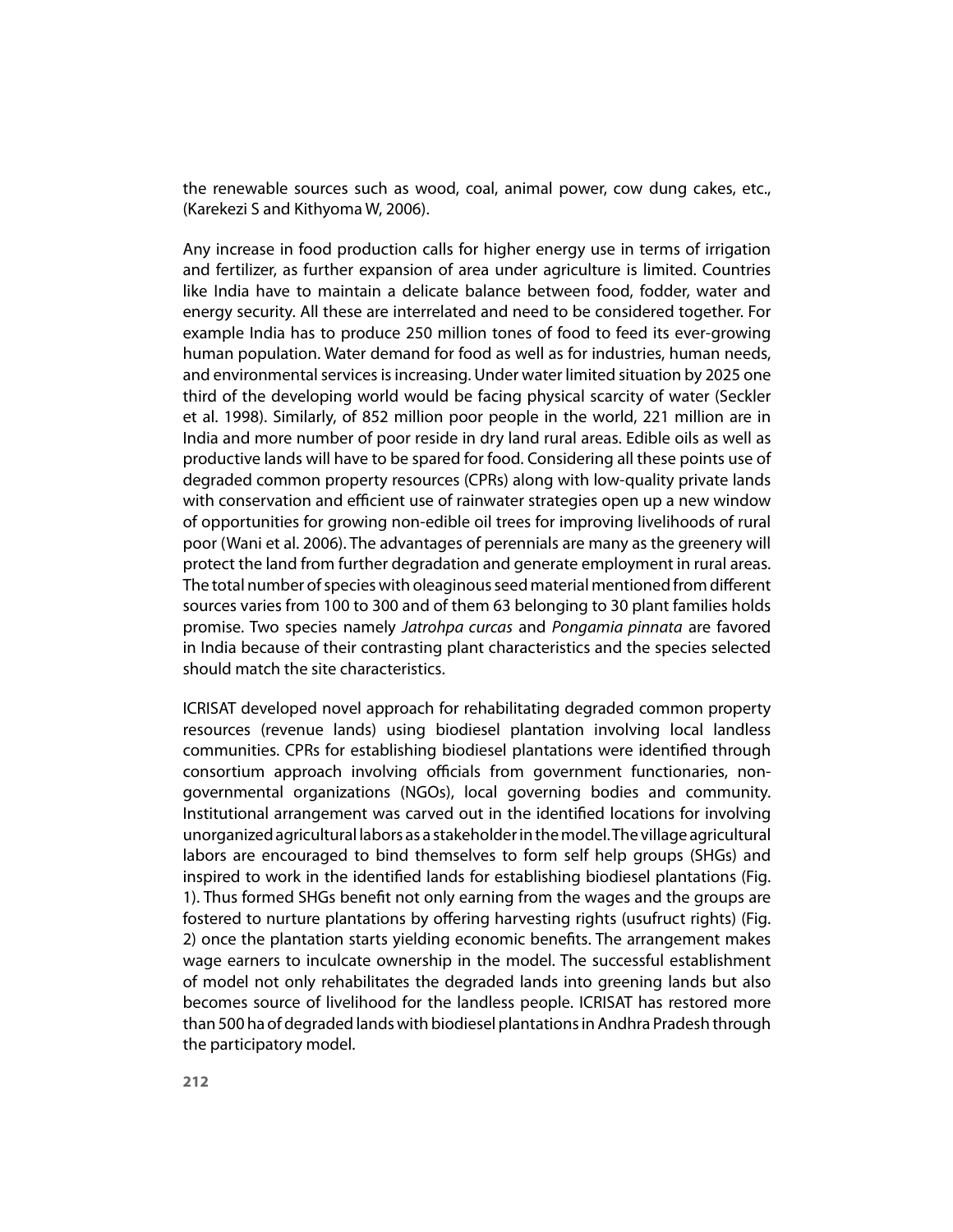

Fig. 1. Biodiesel plantation through collective action of SHGs in Velchal, Andhra Pradesh.



Fig. 2. Biodiesel user-fruct rights handed over by the District Magistrate, Ranga Reddy, Andhra Pradesh, India, to the SHG leaders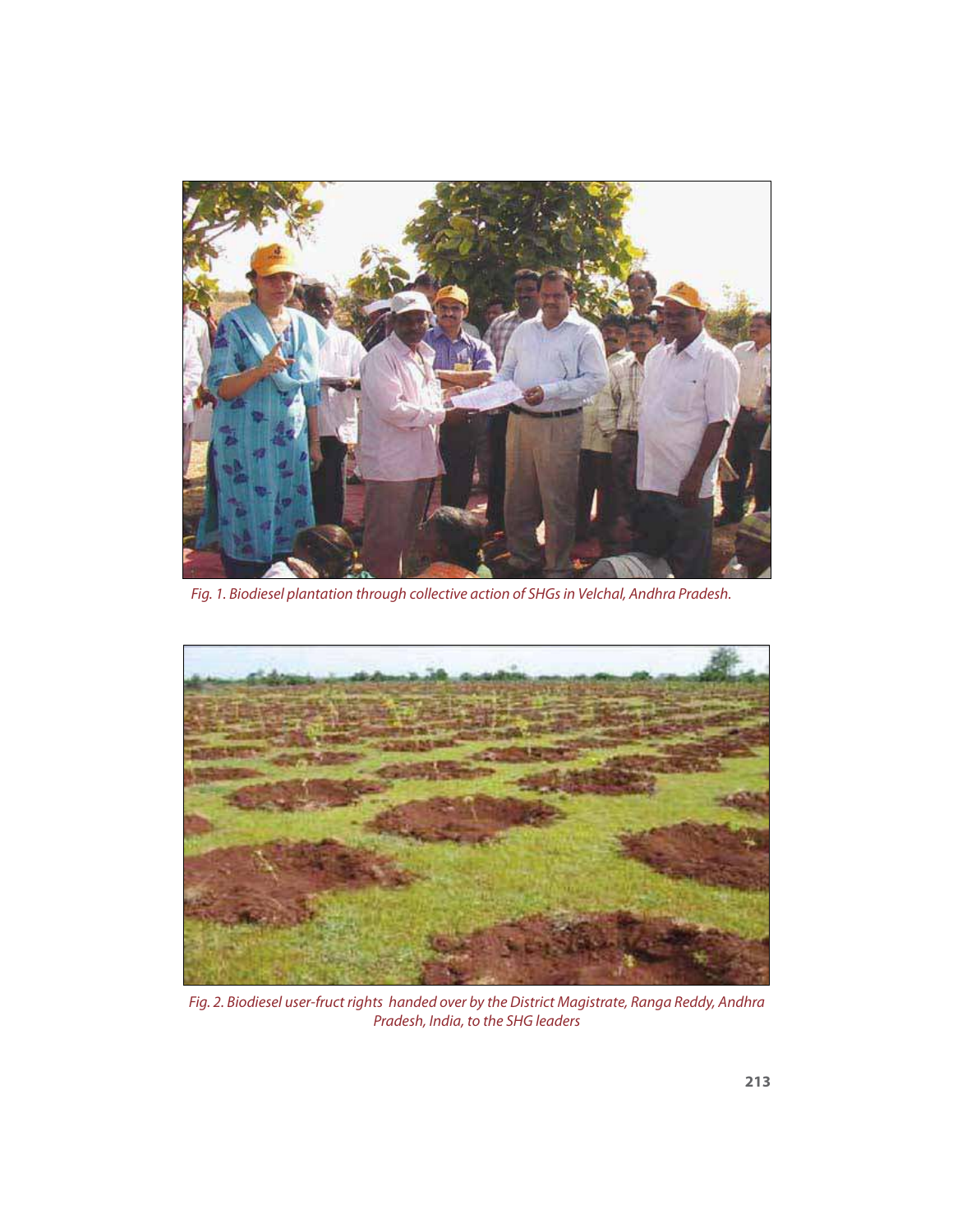### **Integrating Indigenous Fodder Grasses with Biodiesel Plantations in Low-Quality Grazing Lands**

ICRISAT and BAIF evolved model for restoring grazing lands with biodiesel plantations on CPRs in Rajasthan, India (Dixit et al. 2005). In many parts of semiarid systems, livestock is the mainstay of livelihoods for the survival, where common grazing lands are used to support fodder requirements of the livestock population. Over time, common grazing lands are degraded and grasses grown are neither palatable nor sufficient to feed the livestock population. The village communities are sensitized for collective action, to contribute the labor for the development of the grazing land. Initially, the lands are restored with biodiesel crops for preventing soil erosion and subsequently sowing of grasses were taken up in between rows of plantations with soil and water conservation structures. Institutional mechanism was designed to safeguard the restored areas and harvest the fodder grasses from the land. The model created a sense of ownership among the community for the protection of natural resources and management. The model is highly suitable for establishing plantations on marginal soils aiming at integration of livestock for generation of sustainable livelihoods.

#### **The Process**

BAIF Institute of Rural Development, an NGO that is implementing the project, initially recognized the problem and engaged the community to discuss about what could be done to improve the situation. The people reciprocated positively and agreed to part with half of the common grazing area for rehabilitation. The village stakeholder community consisting of grazers, herders and farmers through panchayat (local village governing elected body), resolved to erect stone fence around the 45-ha grazing land and not allow any cattle to graze in that area. Thus the area was fortified with physical and social fencing. The stakeholders agreed to take up rehabilitation of the grazing land in half the area initially so that the other half was accessible to common grazing. Villagers contributed their labor to erect stone fencing, and construct soil and rainwater conservation structures to arrest runoff and increase infiltration. Over 200 staggered trenches, 290 percolation pits and 6 gully plugs were constructed across the grazing land. Once the in-situ rainwater harvesting structures were in place villagers planted useful grasses and saplings all over the area. The degradation was so severe that the mortality of the saplings was very high. The idea of putting up stone bench terraces, contour trenches and catch pits for in-situ moisture conservation was considered. This resulted in excellent soil and moisture conservation and aided establishment of vegetation. Despite consecutive droughts from 2000 to 2003, the area turned lush green in stark contrast with gray area across the fence (Fig. 3). The villagers cut the required grass freely from the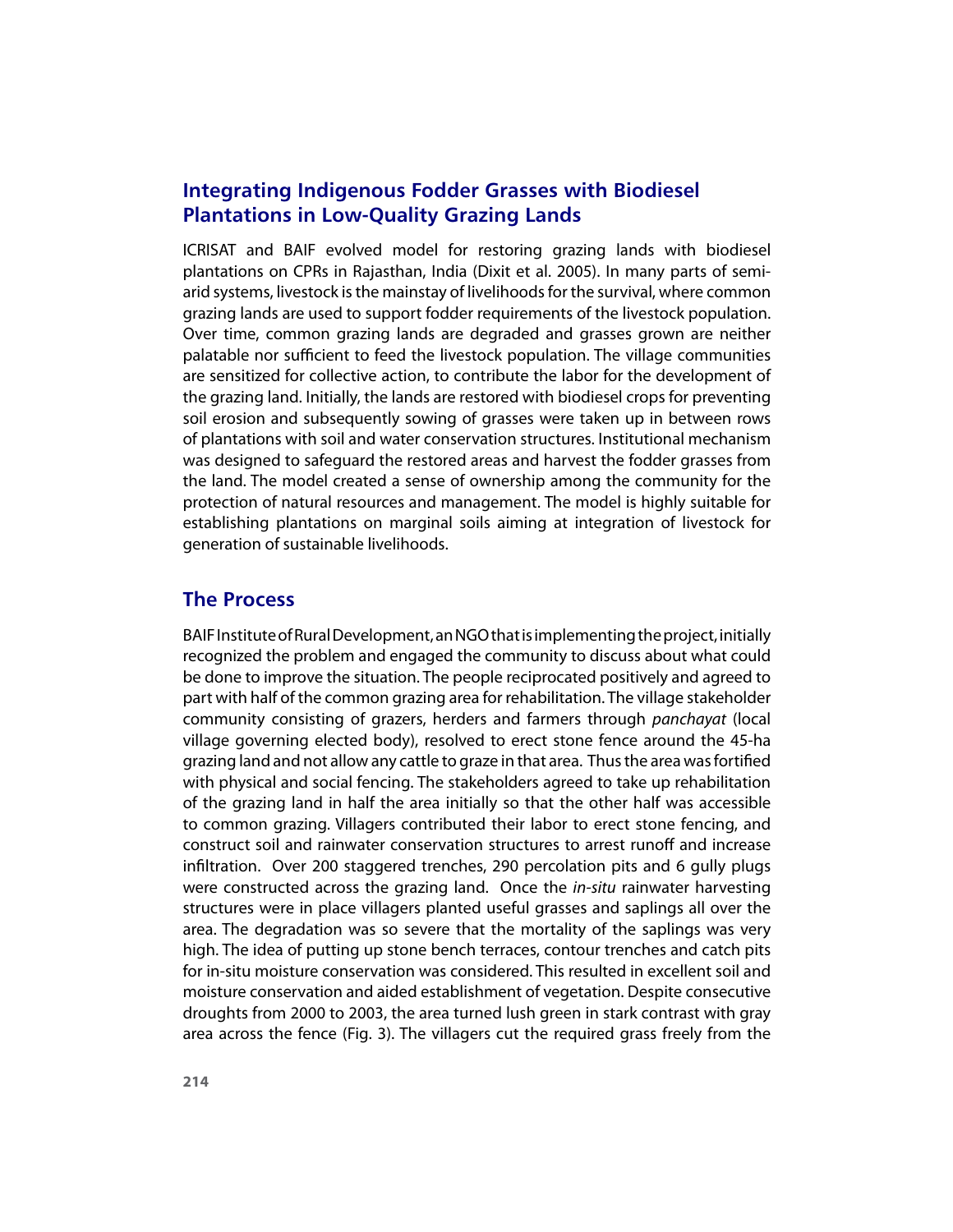area to feed their cattle and no free grazing is done. For the benefit of CPR villagers leave half of the quantity of grass cut by them for the society. The society auctions the collected grass to neighboring villagers and earns an income of US\$ 1830 per annum.

There was a perceptible improvement in the density of vegetation in the protected grazing land in contrast to the unprotected land (Figure 4). The density of vegetation including grass has attracted many birds and animals to this part of the grazing land. Prominent among these are blue bulls. The effort of the villagers and the *panchayat* for over six years has brought out remarkable changes in the flora and fauna of this piece of land. The whole episode has brought out valuable learning for all those involved in the project and helped enhance the confidence level of the villagers. It was precisely at this juncture that the project staff thought of getting the whole process recorded and evaluated by the very people who were instrumental in the success of the project. Thus came the idea of getting the villagers to assess the biodiversity in the rehabilitated grazing land in contrast with land not rehabilitated.

#### **The Objectives of this Exercise**

- Let the community know the worth of the efforts put in by collective action.
- u Create awareness in the community about the importance of community action in natural resource management.
- Create a sense of ownership among the community so that the conservation and management of natural resources by the community go beyond the project period.



Fig. 3. A villager showing the difference in vegetation on either side of the fence at Devjika Thana, Rajasthan.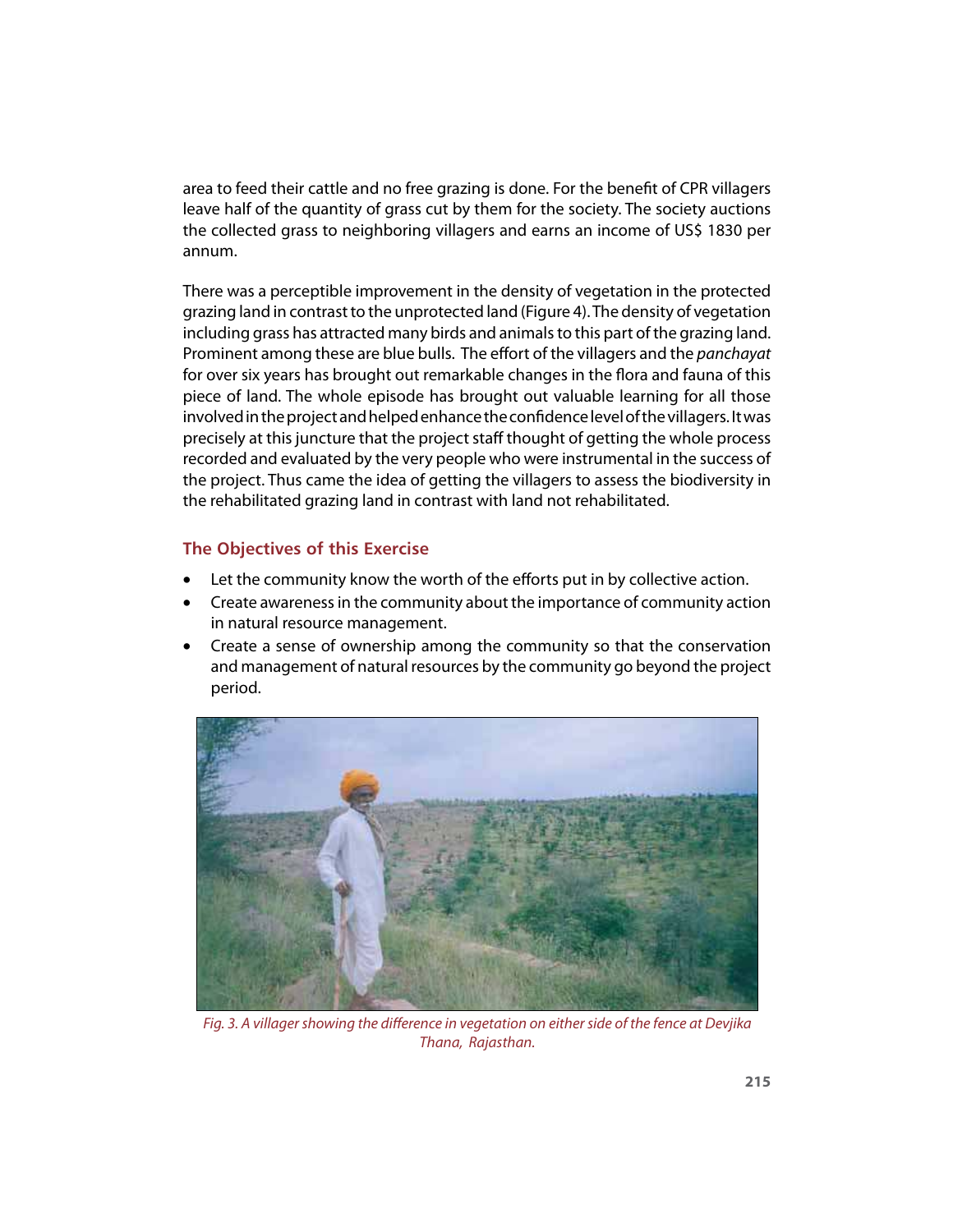

Fig. 4. Rehabilitated CPR and Devjika Thana, Bundi in Rajasthan: The PBA team with a blue bull calf found in the same area.

• The number of species of useful grasses and fodder has increased tremendously. Besides the flora, even the fauna was rehabilitated in this area. This area is a safe haven for nilgai (a species of wild cows (blue bulls), adults and young ones. Rabbits, hares, jackals, foxes, mangooses and a host of bird species are found in this area. A biodiversity assessment was undertaken recently with the community participating actively in enumerating and listing the uses of the various herbs, shrubs and grasses that have been rehabilitated in this area.

#### **Opportunity and Challenges of Common Land Development-Seva Mandir`s Experiences**

Seva Mandir, a NGO, involved in community development activities in Rajasthan since 1969. It focuses on enhancement of rural livelihoods through development of private wastelands; soil and water conservation activities and small lift irrigation schemes under the guidance of JFM and National Watershed as about 42% of the land is under forest. From 1986 to 2005, Seva Mandir afforested 13255 ha out of which 2509 ha is CPR land.

The problem of encroachment on commons cannot be dealt with by enacting a law against trespassing. To overcome it, Seva Mandir implemented GTZ supported project "Decolonizing the commons" – the provision of an "Environment Fund" which could be used to disburse incentives to the encroachers to handover the land back to the community.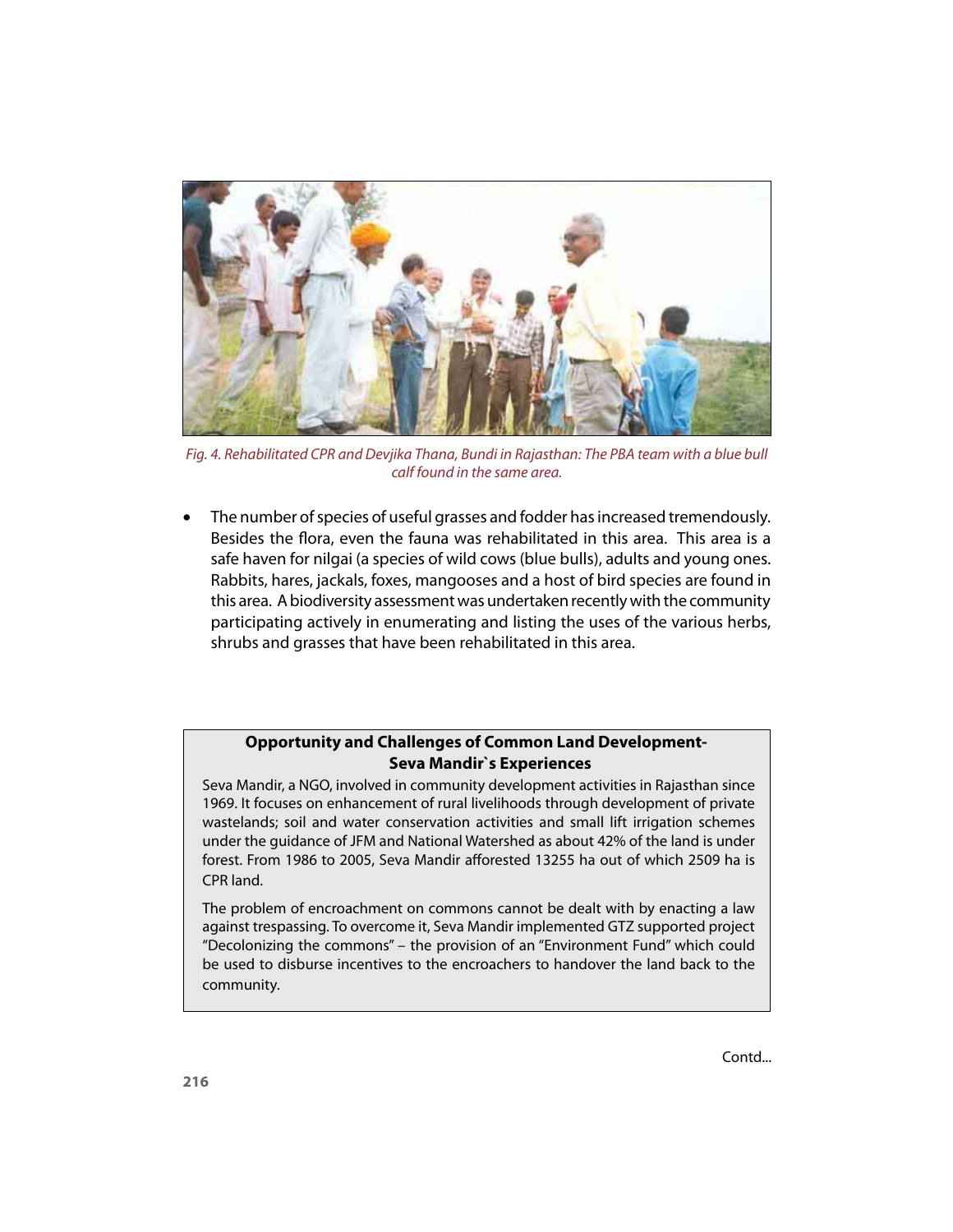#### Contd...

#### **Trends in Negotiations and Outcomes**

- 1. Facilitation by an outside agency: Presence of Seva Mandir in all cases has initiated the steps towards development of the commons and removal of encroachments, because of disempowerment of formal institutions such as *panchayats* to take any initiative on restoration of these lands, despite being their legal custodians.
- 2. Reasons for Encroachments: People are willing to buy even encroached pieces of land where the certainty of tenure is highly dubious. The encroachments in Shyampura, Turgarh, Madla all fall in the category of "bought" encroachments.
- 3. Extent of encroachments: Scattered encroachments are the major fact as in the cases of villages Turgarh and Shyampura, where the encroachers have encroached pockets of an entire forest block.
- 4. Implications of Encroachments: Ties between people in a village are not one-way but reciprocal and a dissonance in one sphere might translate into loss of support of the patron in other forums.
- 5. Eviction of Encroachments: The momentum generated on one issue can be transformed to other spheres of development. Building of informal institutions such as *gram vikas* committee, samuh, etc., gains support from this observation. It is easy to dislodge a small number of encroachers as in Gadla and Sankhla, recent encroachers than old ones.
- 6. Ambiguity in Land records, encroachers who have made the maximum investments on lands is not dissuaded under peer pressure to vacate the encroachments.
- 7. It is absolutely important to establish group norms for the management and usufruct sharing of the common assets developed, eg, *gram vikas* committee, by Seva Mandir.
- 8. Ambivalent state policies.

In this process, the poor gained the most. A sample survey conducted in 2005-06 on 16 sites covering poor 691 households (mostly tribals) revealed that each household received a monetary value of Rs.1392 (SISIN implementation report, Seva Mandir 2005- 06). Apart from this, there have been enormous social and institutional gains. These relations have encouraged the emergence of stronger village level institutions with greater social cohesion (Bhise S.N. 2004, EERN 2002).

#### **Policy Issues**

- Access to treat the forestland falling under the watershed. Moreover, since the location of forests is on uplands, leaving forestland untreated would reduce the longevity of watershed treatment benefits downstream.
- Converting revenue land into village pasture can be made simple so that investments can be made to make revenue lands more productive.
- It would indeed be better if authority over village pastures were delegated to the concerned gram sabha rather than the panchayat.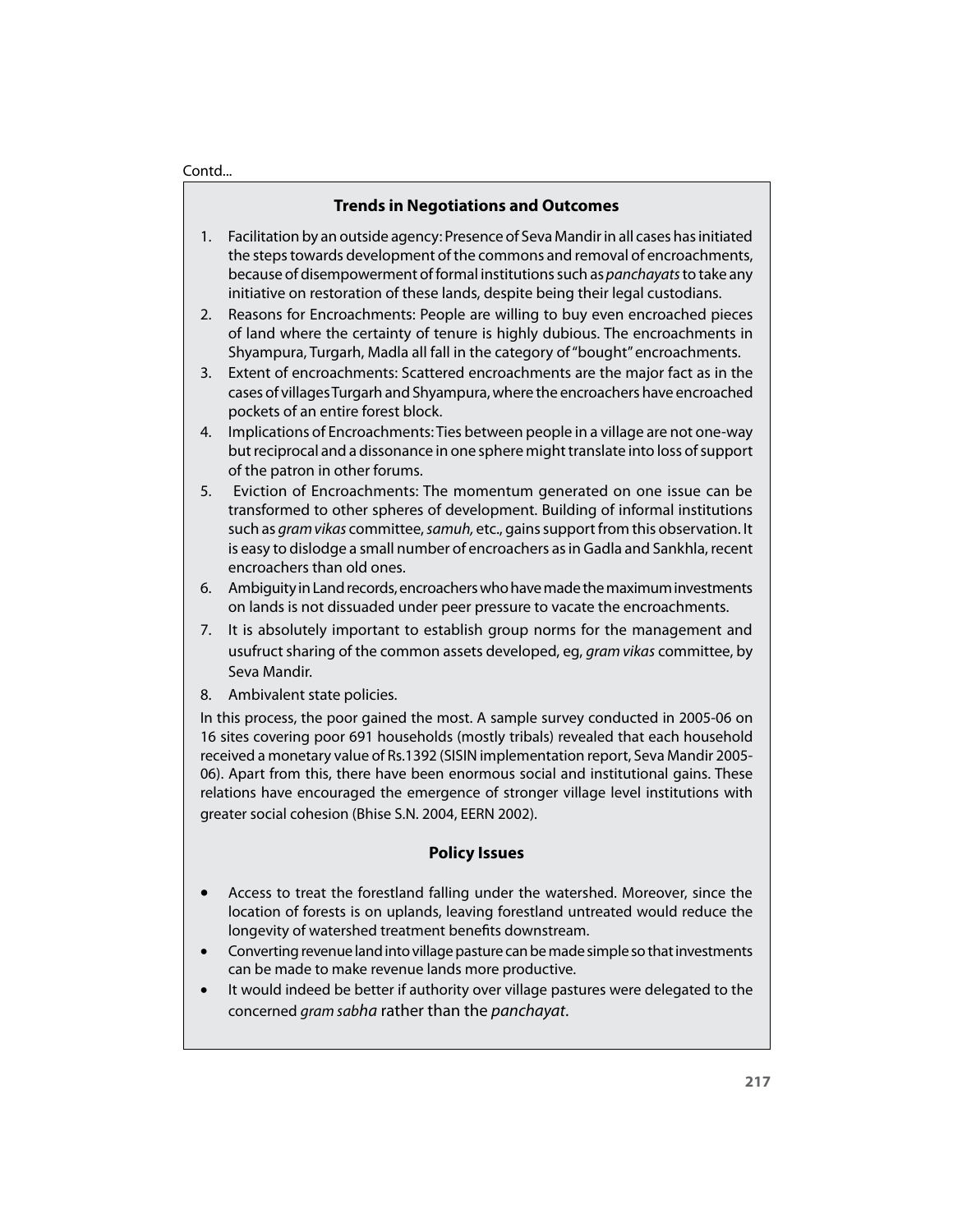# **Recommendations for Practitioners**

- Rehabilitate wastelands or low-quality lands not fit for growing food crops with suitable SWC measures with suitable tree cover to decelerate land degradation.
- Use known source of planting material and promote self help groups for raising nursery.
- Identify nutritional constraints in lands targeted for such cultivations and undertake need-based nutritional amendments
- Adopt collective action mechanisms to ensure that livelihood of vulnerable groups and landless dependent on CPRs is not taken away.
- Provide usufruct rights to SHGs of landless/women to harvest benefits from rehabilitated CPRs to ensure improved livelihoods and sustainable management of CPRs.
- Most CPRs are encroached and it's a challenging task to evacuate the encroachments. Combination of social pressures, enabling policies and financial incentives could help in decolonizing the CPRs.

### **Investment Needs by Local/National Governments or Other Donors**

- CPRs and low-quality lands owned by vulnerable group members in the society need public investment to minimize land degradation and provide livelihoods to the stakeholders.
- Greening wastelands through such initiatives need 700-1500 US\$ per ha depending on locations and other factors.

## **Policy and Financial Incentives**

- Policy support to access, develop and maintain CPRs is needed.
- **•** Enabling policies to empower landless and vulnerable groups for collective action and facilitation by GOs and NGOs.

# **Conclusion**

Wastelands can be developed with appropriate land and water management practices involving micro-site improvement and micro-catchments. Appropriate nutrient management options along with other agronomic measures can green the degraded CPRs and other low-quality lands through collective action. By allocating usufruct rights for the SHGs of vulnerable groups along with rehabilitation of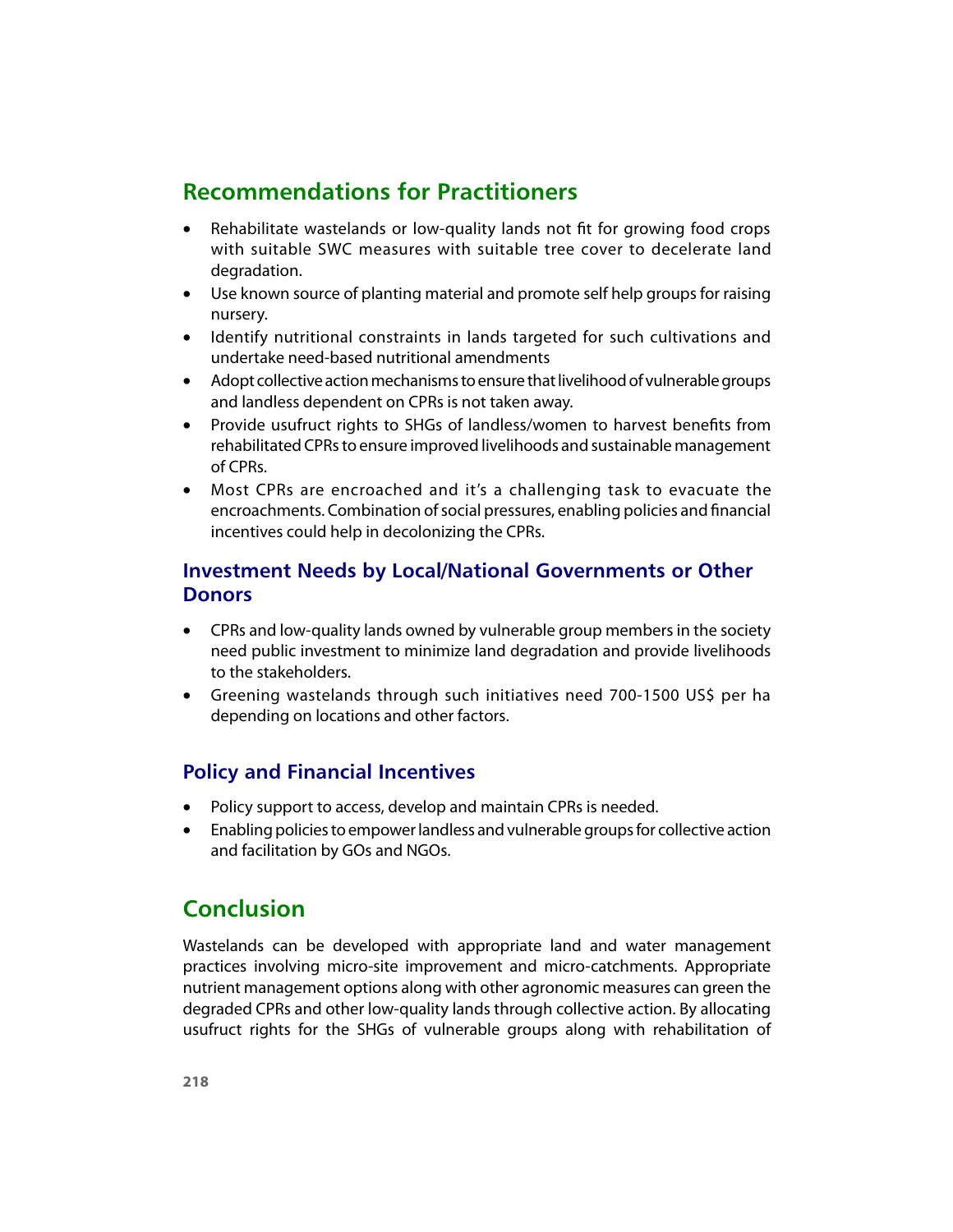degraded CPRs livelihoods can be improved and environment also could be protected. PRIs and the community-based organizations can ensure benefits to vulnerable members of the society. However, suitable mechanisms and policies should be worked out to target marginal areas for planting of need-based tree crops integrating with annuals.

# **References**

**Bhise SN.** 2004. Decolorizing the Commons Published By Seva Mandir, Udaipur and National Foundation of India, New Delhi.

**Dixit Sreenath, Tewari JC, Wani SP, Vineela C, Chourasia AK** and **Panchal HB.** 2005. Participatory biodiversity assessment: Enabling rural poor for better natural resource management. Global Theme on Agroecosystems Report No. 18, Patancheru 502 324, Andhra Pradesh, India: International Crops Research Institute for the Semi-Arid Tropics. 20 pp.

**D'Silva E, Wani SP** and **Nagnath B.** 2004. The making of new Powerguda: Community empowerment and new technologies transform a problem village in Andhra Pradesh. Global Theme on Agroecosystems Report No. 11. Patancheru 502 324, Andhra Pradesh, India: International Crops Research Institute for Semi-Arid Tropics. 28 pp.

**Ecological and Economics Research Network.** 2002. Report submitted to Centre for Ecological Studies, Indian Institute of Science.

**Francis G, Dinger R** and **Becker.** 2005. A concept for simultaneous wasteland reclamation, fuel production and socio-economic development in degraded areas of India: Need, potential and perspectives of Jatropha plantations. Natural Resources Forum, 29:12-24.

**Karekezi S** and **Kithyoma W.** 2006. Bioenergy and agriculture: Promises and challenges. Bioenergy and the poor. 2020 vision for food, agriculture and the environment. Peter Hazell and Pachaun RK (eds.) Brief 11.

**NRSA.** 2000. Wastelands Atlas of India. National Remote Sensing Agency, Hyderabad, pp. 81.

**Paramathma M, Parthiban KT** and **Neelakantan KS.** 2004. Jatropha curcas. Forestry Series No 2. Forest College and Research Institute, Tamil Nadu Agricultural University, Mettupalayam. 48 pp.